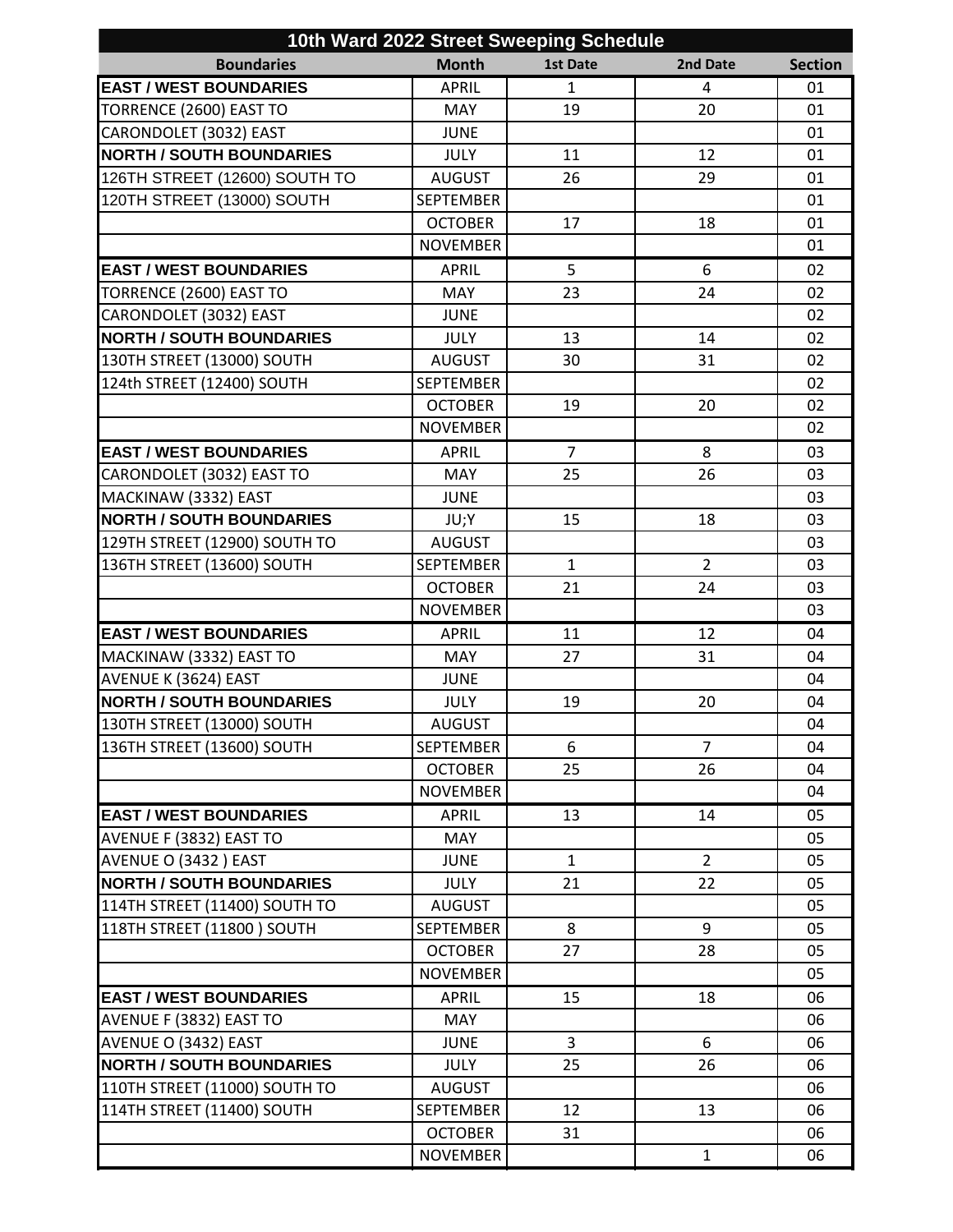| 10th Ward 2022 Street Sweeping Schedule |                  |                 |                |                |  |  |  |
|-----------------------------------------|------------------|-----------------|----------------|----------------|--|--|--|
| <b>Boundaries</b>                       | <b>Month</b>     | <b>1st Date</b> | 2nd Date       | <b>Section</b> |  |  |  |
| <b>EAST / WEST BOUNDARIES</b>           | <b>APRIL</b>     | 19              | 20             | 07             |  |  |  |
| STATE LINE ROAD (4000) EAST TO          | <b>MAY</b>       |                 |                | 07             |  |  |  |
| AVENUE F (3832) EAST                    | <b>JUNE</b>      | $\overline{7}$  | 8              | 07             |  |  |  |
| <b>NORTH / SOUTH BOUNDARIES</b>         | <b>JULY</b>      | 27              | 28             | 07             |  |  |  |
| 103RD STREET (10300) SOUTH TO           | <b>AUGUST</b>    |                 |                | 07             |  |  |  |
| 112TH STREET (11200) SOUTH              | <b>SEPTEMBER</b> | 14              | 15             | 07             |  |  |  |
|                                         | <b>OCTOBER</b>   |                 |                | 07             |  |  |  |
|                                         | <b>NOVEMBER</b>  | $\overline{2}$  | 3              | 07             |  |  |  |
| <b>EAST / WEST BOUNDARIES</b>           | <b>APRIL</b>     | 21              | 22             | 08             |  |  |  |
| AVENUE F (3832) EASST TO                | <b>MAY</b>       |                 |                | 08             |  |  |  |
| AVENUE O (3432) EAST                    | <b>JUNE</b>      | 9               | 10             | 08             |  |  |  |
| <b>NORTH / SOUTH BOUNDARIES</b>         | <b>JULY</b>      | 29              |                | 08             |  |  |  |
| 106TH STREET (10600) SOUTH TO           | <b>AUGUST</b>    |                 | $\mathbf{1}$   | 08             |  |  |  |
| 110TH STREET (11000) SOUTH              | <b>SEPTEMBER</b> | 16              | 19             | 08             |  |  |  |
|                                         | <b>OCTOBER</b>   |                 |                | 08             |  |  |  |
|                                         | <b>NOVEMBER</b>  | $\overline{4}$  | $\overline{7}$ | 08             |  |  |  |
| <b>EAST / WEST BOUNDARIES</b>           | <b>APRIL</b>     | 25              | 26             | 09             |  |  |  |
| BURLEY (3234) EAST TO                   | <b>MAY</b>       |                 |                | 09             |  |  |  |
| AVENUE O (3432) EAST                    | <b>JUNE</b>      | 13              | 14             | 09             |  |  |  |
| <b>NORTH / SOUTH BOUNDARIES</b>         | <b>JULY</b>      |                 |                | 09             |  |  |  |
| 106TH STREET (10600) SOUTH TO           | <b>AUGUST</b>    | $\overline{2}$  | 3              | 09             |  |  |  |
| 114TH STREET (11400) SOUTH              | <b>SEPTEMBER</b> | 20              | 21             | 09             |  |  |  |
|                                         | <b>OCTOBER</b>   |                 |                | 09             |  |  |  |
|                                         | <b>NOVEMBER</b>  | 8               | 9              | 09             |  |  |  |
| <b>EAST / WEST BOUNDARIES</b>           | <b>APRIL</b>     | 27              | 28             | 10             |  |  |  |
| GREENBAY (3400) EAST TO                 | <b>MAY</b>       |                 |                | 10             |  |  |  |
| AVENUE F (3832) EAST                    | <b>JUNE</b>      | 15              | 16             | 10             |  |  |  |
| <b>NORTH / SOUTH BOUNDARIES</b>         | <b>JULY</b>      |                 |                | 10             |  |  |  |
| 102ND STREET (10200) SOUTH TO           | AUGUST           | 4               | 5              | $10\,$         |  |  |  |
| 106TH STREET (10600) SOUTH TO           | <b>SEPTEMBER</b> | 22              | 23             | 10             |  |  |  |
|                                         | <b>OCTOBER</b>   |                 |                | 10             |  |  |  |
|                                         | <b>NOVEMBER</b>  | 10              | 11             | 10             |  |  |  |
| <b>EAST / WEST BOUNDARIES</b>           | <b>APRIL</b>     | 29              |                | 11             |  |  |  |
| AVENUE N (3500) EAST TO                 | <b>MAY</b>       |                 | $\overline{2}$ | 11             |  |  |  |
| AVENUE G (3800) EAST                    | <b>JUNE</b>      | 17              | 21             | 11             |  |  |  |
| <b>NORTH / SOUTH BOUNDARIES</b>         | <b>JULY</b>      |                 |                | 11             |  |  |  |
| 98TH STREET (9800) SOUTH TO             | <b>AUGUST</b>    | 8               | 9              | 11             |  |  |  |
| 10200 SOUTH (10200) SOUTH               | <b>SEPTEMBER</b> | 26              | 27             | 11             |  |  |  |
|                                         | <b>OCTOBER</b>   |                 |                | 11             |  |  |  |
|                                         | <b>NOVEMBER</b>  | 14              | 15             | 11             |  |  |  |
| <b>EAST / WEST BOUNDARIES</b>           | <b>APRIL</b>     |                 |                | 12             |  |  |  |
| AVENUE N (3500) EAST TO                 | <b>MAY</b>       | 3               | 4              | 12             |  |  |  |
| AVENUE G (3800) EAST                    | <b>JUNE</b>      | 22              | 23             | 12             |  |  |  |
| <b>NORTH / SOUTH BOUNDARIES</b>         | <b>JULY</b>      |                 |                | 12             |  |  |  |
| 93RD STREET (9300) SOUTH TO             | <b>AUGUST</b>    | 10              | 11             | 12             |  |  |  |
| 98TH STREET (9800) SOUTH                | <b>SEPTEMBER</b> | 28              | 29             | 12             |  |  |  |
|                                         | <b>OCTOBER</b>   |                 |                | 12             |  |  |  |
|                                         | <b>NOVEMBER</b>  | 16              | 17             | 12             |  |  |  |